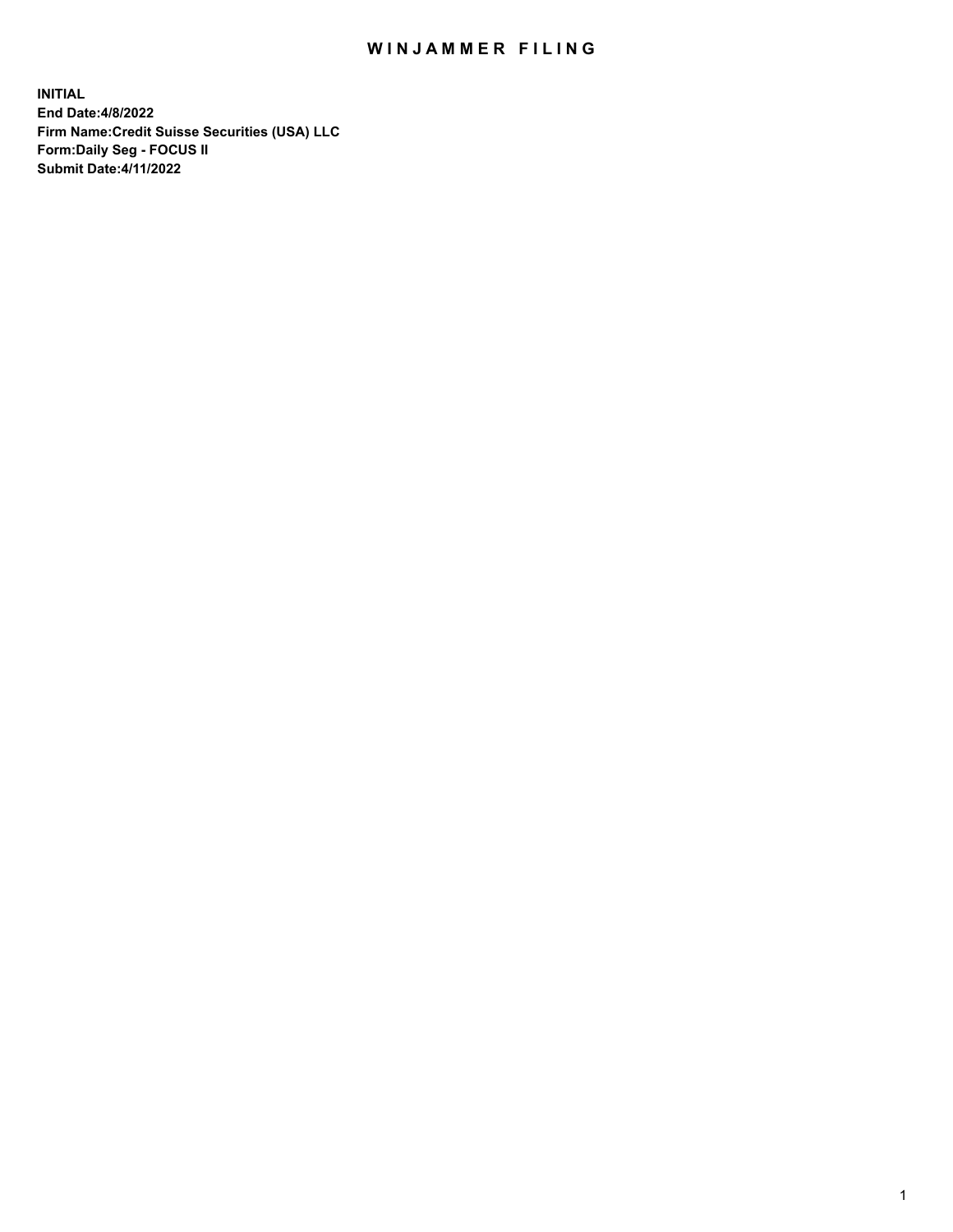**INITIAL End Date:4/8/2022** 

#### **Firm Name:Credit Suisse Securities (USA) LLC Form:Daily Seg - FOCUS II Submit Date:4/11/2022**

#### **Daily Segregation - Cover Page**

| Name of Company                                                                                                                                                                                                                                                                                                                | <b>Credit Suisse Securities (USA)</b><br><b>LLC</b>                   |
|--------------------------------------------------------------------------------------------------------------------------------------------------------------------------------------------------------------------------------------------------------------------------------------------------------------------------------|-----------------------------------------------------------------------|
| <b>Contact Name</b>                                                                                                                                                                                                                                                                                                            | <b>Alexander Baptiste</b>                                             |
| <b>Contact Phone Number</b>                                                                                                                                                                                                                                                                                                    | 919-994-6223                                                          |
| <b>Contact Email Address</b>                                                                                                                                                                                                                                                                                                   | alexander.baptiste@credit-suiss<br>e.com                              |
| FCM's Customer Segregated Funds Residual Interest Target (choose one):<br>a. Minimum dollar amount: ; or<br>b. Minimum percentage of customer segregated funds required:% ; or<br>c. Dollar amount range between: and; or<br>d. Percentage range of customer segregated funds required between:% and%.                         | $\frac{\frac{0}{5}}{\frac{0}{0}}$<br>0 <sub>0</sub>                   |
| FCM's Customer Secured Amount Funds Residual Interest Target (choose one):<br>a. Minimum dollar amount: ; or<br>b. Minimum percentage of customer secured funds required:%; or<br>c. Dollar amount range between: and; or<br>d. Percentage range of customer secured funds required between:% and%.                            | $\frac{0}{5}$<br>$\underline{0}$<br>$\underline{0}$<br>0 <sub>0</sub> |
| FCM's Cleared Swaps Customer Collateral Residual Interest Target (choose one):<br>a. Minimum dollar amount: ; or<br>b. Minimum percentage of cleared swaps customer collateral required:% ; or<br>c. Dollar amount range between: and; or<br>d. Percentage range of cleared swaps customer collateral required between:% and%. | $\frac{0}{5}$<br>0 <sub>0</sub><br>0 <sub>0</sub>                     |

Attach supporting documents CH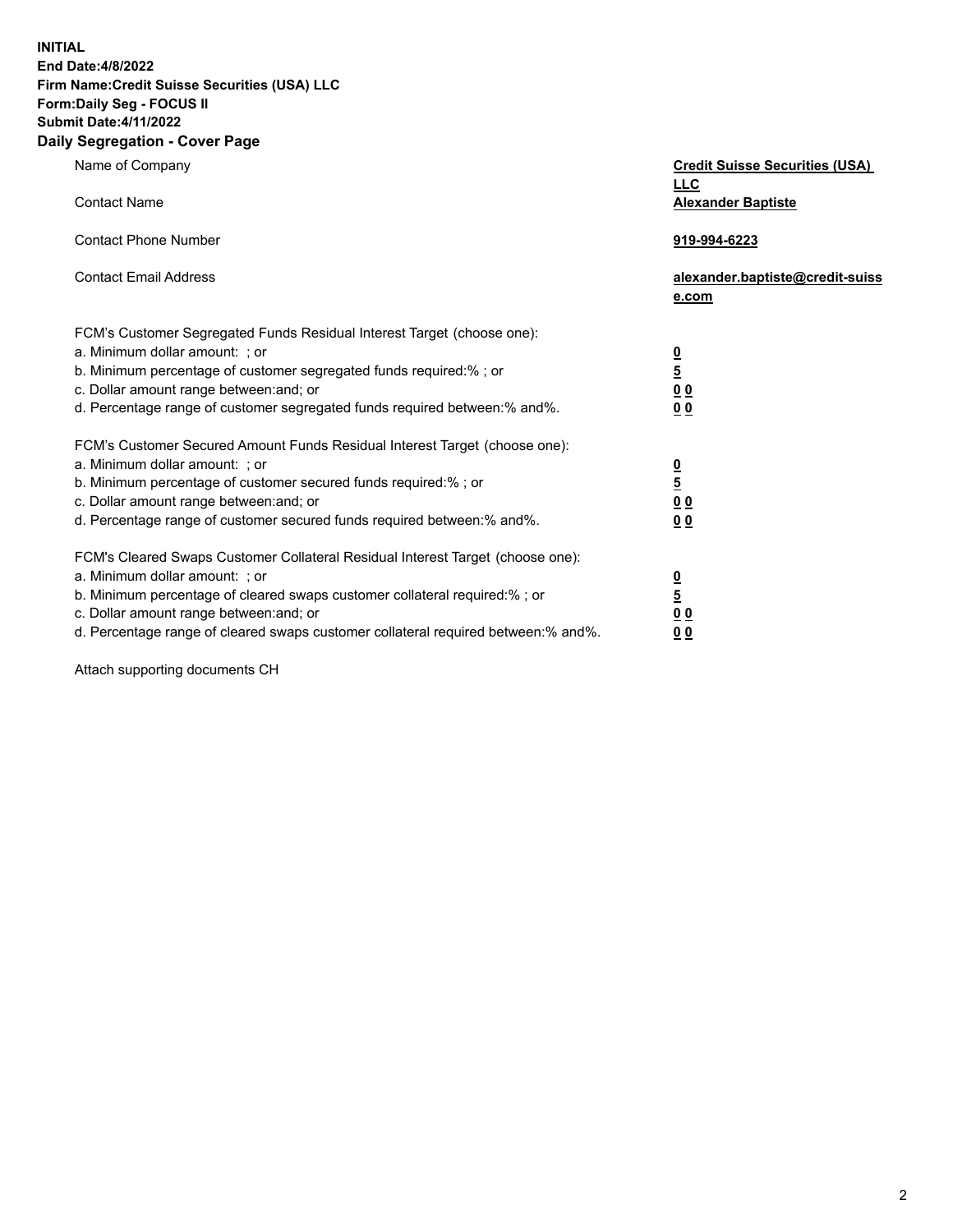## **INITIAL End Date:4/8/2022 Firm Name:Credit Suisse Securities (USA) LLC Form:Daily Seg - FOCUS II Submit Date:4/11/2022**

## **Daily Segregation - Secured Amounts**

|     | Foreign Futures and Foreign Options Secured Amounts                                                        |                                   |
|-----|------------------------------------------------------------------------------------------------------------|-----------------------------------|
|     | Amount required to be set aside pursuant to law, rule or regulation of a foreign                           | $0$ [7305]                        |
|     | government or a rule of a self-regulatory organization authorized thereunder                               |                                   |
| 1.  | Net ledger balance - Foreign Futures and Foreign Option Trading - All Customers                            |                                   |
|     | A. Cash                                                                                                    | 3,209,017,408 [7315]              |
|     | B. Securities (at market)                                                                                  | 28,871,053 [7317]                 |
| 2.  | Net unrealized profit (loss) in open futures contracts traded on a foreign board of trade                  | -1,724,585,342 [7325]             |
| 3.  | Exchange traded options                                                                                    |                                   |
|     | a. Market value of open option contracts purchased on a foreign board of trade                             | 127 [7335]                        |
|     | b. Market value of open contracts granted (sold) on a foreign board of trade                               | $0$ [7337]                        |
| 4.  | Net equity (deficit) (add lines 1. 2. and 3.)                                                              | 1,513,303,246 [7345]              |
| 5.  | Account liquidating to a deficit and account with a debit balances - gross amount                          | 74,507,332 [7351]                 |
|     | Less: amount offset by customer owned securities                                                           | -74,339,704 [7352] 167,628 [7354] |
| 6.  | Amount required to be set aside as the secured amount - Net Liquidating Equity                             | 1,513,470,874 [7355]              |
|     | Method (add lines 4 and 5)                                                                                 |                                   |
| 7.  | Greater of amount required to be set aside pursuant to foreign jurisdiction (above) or line                | 1,513,470,873 [7360]              |
|     | 6.                                                                                                         |                                   |
|     | FUNDS DEPOSITED IN SEPARATE REGULATION 30.7 ACCOUNTS                                                       |                                   |
| 1.  | Cash in banks                                                                                              |                                   |
|     | A. Banks located in the United States                                                                      | 11,044,489 [7500]                 |
|     | B. Other banks qualified under Regulation 30.7                                                             | 395,254,980 [7520] 406,299,469    |
|     |                                                                                                            | [7530]                            |
| 2.  | Securities                                                                                                 |                                   |
|     | A. In safekeeping with banks located in the United States                                                  | 28,871,053 [7540]                 |
|     | B. In safekeeping with other banks qualified under Regulation 30.7                                         | 0 [7560] 28,871,053 [7570]        |
| 3.  | Equities with registered futures commission merchants                                                      |                                   |
|     | A. Cash                                                                                                    | $0$ [7580]                        |
|     | <b>B.</b> Securities                                                                                       | $0$ [7590]                        |
|     | C. Unrealized gain (loss) on open futures contracts                                                        | $0$ [7600]                        |
|     | D. Value of long option contracts                                                                          | $0$ [7610]                        |
|     | E. Value of short option contracts                                                                         | 0 [7615] 0 [7620]                 |
| 4.  | Amounts held by clearing organizations of foreign boards of trade                                          |                                   |
|     | A. Cash                                                                                                    | $0$ [7640]                        |
|     | <b>B.</b> Securities                                                                                       | $0$ [7650]                        |
|     | C. Amount due to (from) clearing organization - daily variation                                            | $0$ [7660]                        |
|     | D. Value of long option contracts                                                                          | $0$ [7670]                        |
|     | E. Value of short option contracts                                                                         | 0 [7675] 0 [7680]                 |
| 5.  | Amounts held by members of foreign boards of trade                                                         |                                   |
|     | A. Cash                                                                                                    | 3,372,822,200 [7700]              |
|     | <b>B.</b> Securities                                                                                       | $0$ [7710]                        |
|     | C. Unrealized gain (loss) on open futures contracts                                                        | $-1,815,660,692$ [7720]           |
|     | D. Value of long option contracts                                                                          | <b>127</b> [7730]                 |
|     | E. Value of short option contracts                                                                         | 0 [7735] 1,557,161,635 [7740]     |
| 6.  | Amounts with other depositories designated by a foreign board of trade                                     | $0$ [7760]                        |
| 7.  | Segregated funds on hand                                                                                   | $0$ [7765]                        |
| 8.  | Total funds in separate section 30.7 accounts                                                              | 1,992,332,157 [7770]              |
| 9.  | Excess (deficiency) Set Aside for Secured Amount (subtract line 7 Secured Statement<br>Page 1 from Line 8) | 478,861,284 [7380]                |
| 10. | Management Target Amount for Excess funds in separate section 30.7 accounts                                | 75,673,544 [7780]                 |
|     |                                                                                                            |                                   |

11. Excess (deficiency) funds in separate 30.7 accounts over (under) Management Target **403,187,740** [7785]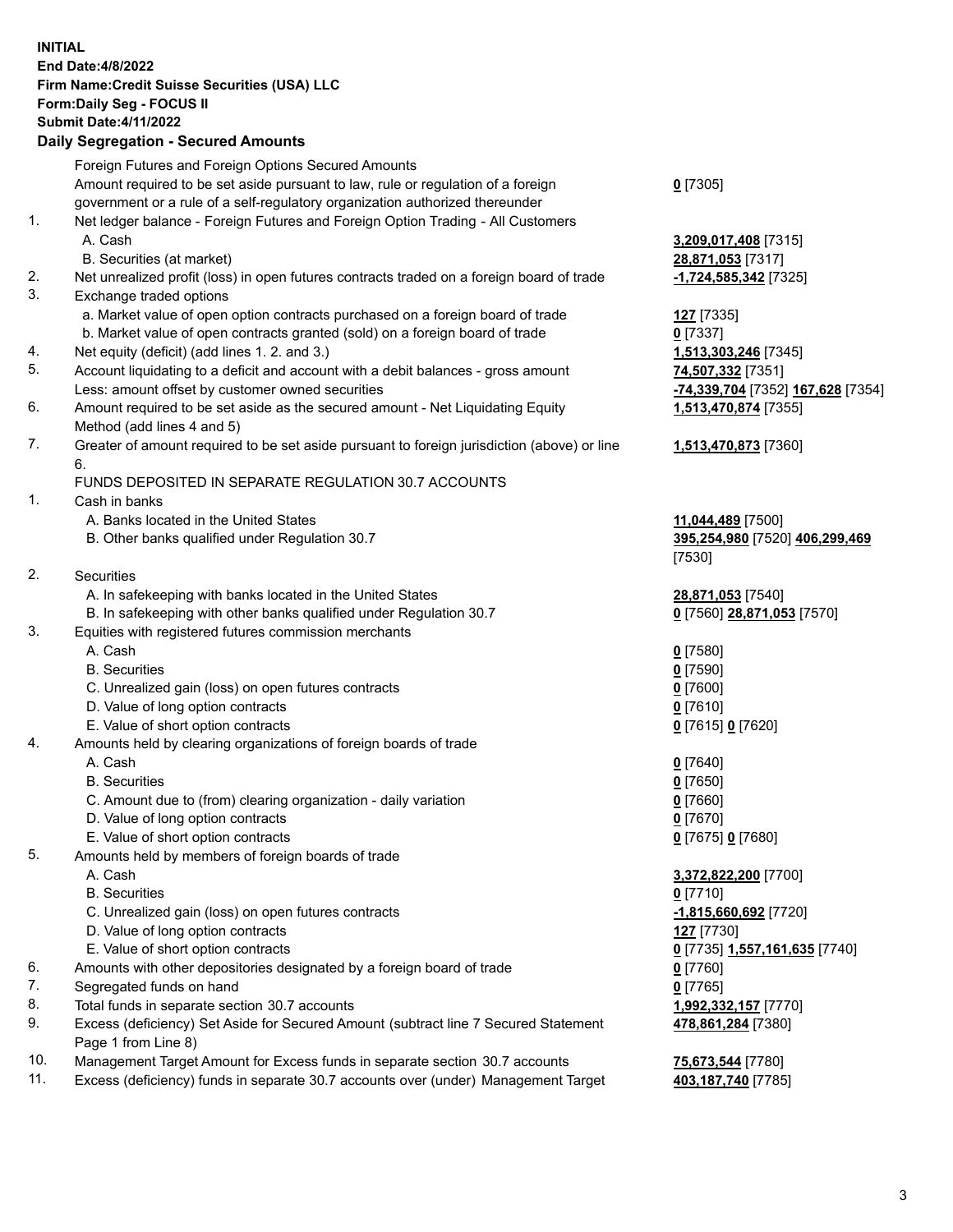| <b>INITIAL</b> |                                                                                     |                                   |
|----------------|-------------------------------------------------------------------------------------|-----------------------------------|
|                | End Date: 4/8/2022                                                                  |                                   |
|                | Firm Name: Credit Suisse Securities (USA) LLC                                       |                                   |
|                | Form: Daily Seg - FOCUS II                                                          |                                   |
|                | <b>Submit Date:4/11/2022</b>                                                        |                                   |
|                | Daily Segregation - Segregation Statement                                           |                                   |
|                | SEGREGATION REQUIREMENTS(Section 4d(2) of the CEAct)                                |                                   |
| 1.             | Net ledger balance                                                                  |                                   |
|                | A. Cash                                                                             | 706,203,042 [7010]                |
|                | B. Securities (at market)                                                           | 363,814,014 [7020]                |
| 2.             | Net unrealized profit (loss) in open futures contracts traded on a contract market  | -179,609,166 [7030]               |
| 3.             | Exchange traded options                                                             |                                   |
|                | A. Add market value of open option contracts purchased on a contract market         | 59,074,212 [7032]                 |
|                | B. Deduct market value of open option contracts granted (sold) on a contract market | -53,415,551 [7033]                |
| 4.             | Net equity (deficit) (add lines 1, 2 and 3)                                         | 896,066,551 [7040]                |
| 5.             | Accounts liquidating to a deficit and accounts with                                 |                                   |
|                | debit balances - gross amount                                                       | 31,167,519 [7045]                 |
|                | Less: amount offset by customer securities                                          | -30,991,476 [7047] 176,043 [7050] |
| 6.             | Amount required to be segregated (add lines 4 and 5)                                | 896,242,594 [7060]                |
|                | FUNDS IN SEGREGATED ACCOUNTS                                                        |                                   |
| 7.             | Deposited in segregated funds bank accounts                                         |                                   |
|                | A. Cash                                                                             | 100,991,296 [7070]                |
|                | B. Securities representing investments of customers' funds (at market)              | $0$ [7080]                        |
|                | C. Securities held for particular customers or option customers in lieu of cash (at | 344,605,195 [7090]                |
|                | market)                                                                             |                                   |
| 8.             | Margins on deposit with derivatives clearing organizations of contract markets      |                                   |
|                | A. Cash                                                                             | 693,026,851 [7100]                |
|                | B. Securities representing investments of customers' funds (at market)              | $0$ [7110]                        |
|                | C. Securities held for particular customers or option customers in lieu of cash (at | 19,208,819 [7120]                 |
|                | market)                                                                             |                                   |
| 9.<br>10.      | Net settlement from (to) derivatives clearing organizations of contract markets     | 13,962,814 [7130]                 |
|                | Exchange traded options                                                             |                                   |
|                | A. Value of open long option contracts<br>B. Value of open short option contracts   | 59,074,212 [7132]                 |
| 11.            | Net equities with other FCMs                                                        | -53,415,551 [7133]                |
|                | A. Net liquidating equity                                                           |                                   |
|                | B. Securities representing investments of customers' funds (at market)              | 160,578 [7140]<br>$0$ [7160]      |
|                | C. Securities held for particular customers or option customers in lieu of cash (at | $0$ [7170]                        |
|                | market)                                                                             |                                   |
| 12.            | Segregated funds on hand                                                            | $0$ [7150]                        |
| 13.            | Total amount in segregation (add lines 7 through 12)                                | 1,177,614,214 [7180]              |
| 14.            | Excess (deficiency) funds in segregation (subtract line 6 from line 13)             | 281,371,620 [7190]                |
| 15.            | Management Target Amount for Excess funds in segregation                            | 44,812,130 [7194]                 |
| 16.            | Excess (deficiency) funds in segregation over (under) Management Target Amount      | 236,559,490 [7198]                |
|                | <b>Excess</b>                                                                       |                                   |